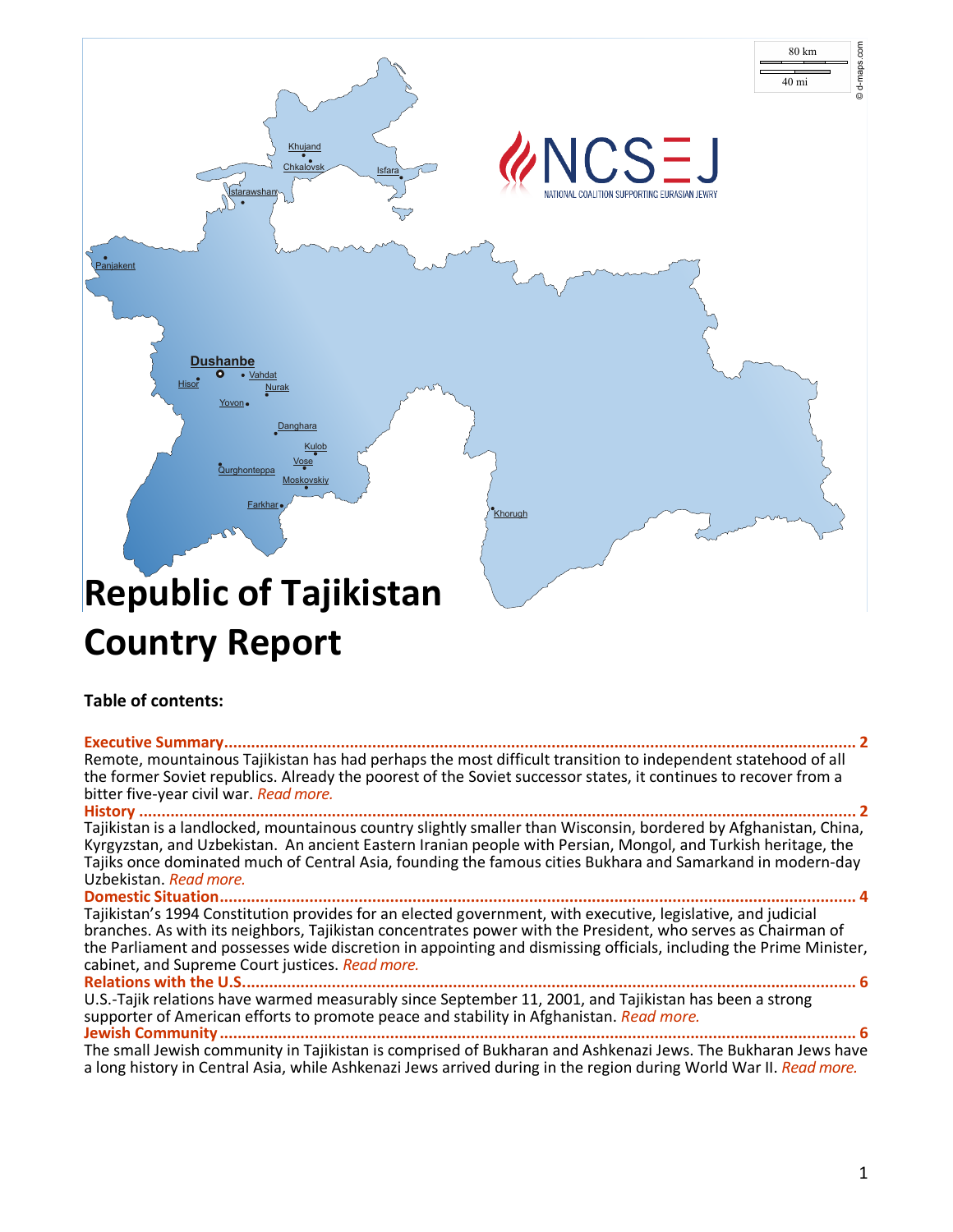## <span id="page-1-0"></span>**Executive Summary:**

*Remote, mountainous Tajikistan has had perhaps the most difficult transition to independent statehood of all the former Soviet republics. Already the poorest of the Soviet successor states, it suffered a bitter five-year civil war, fought shortly after its 1991 independence, that left the country politically and ethnically divided, devastated its underdeveloped economy, and impoverished its population. Although the central government has recovered most of its authority, it has not been able to end the transit of drugs and guns through its territory. Recruitment and propaganda efforts and attacks by radical Islamist groups in the region, and their reported alliance with regional narcotrafficking networks, continue to challenge Tajikistan's government. The government has been confronted with the inflow of foreign jihadists fleeing repression by neighboring states in recent years, and the growth of its own domestic radical Islamist movement.*

*Tajikistan's closest ties are with Russia, whose troops guarded the troubled Tajik-Afghan border until mid-2005, and which maintains a permanent military presence in Tajikistan. Relations with neighboring states are improving but remain complicated by cross-border security issues and disputes over border delineation and energy supplies. The human rights situation in Tajikistan is considered poor, though religious freedom is generally respected. Tajikistan continues to receive significant international assistance, including from the United States.*

*Bukharan Jews have lived in Tajikistan for over 1,000 years. They were joined by a small Ashkenazi community following World War II. Mass emigration has reduced the Jewish population to a small, largely elderly group centered on the capital Dushanbe. Ongoing government attempts since 2003 to raze the last remaining synagogue in Dushanbe in order to expand the presidential palace, and two firebomb and arson attacks on the synagogue in 2006 have raised foreign concerns over the fate of the country's shrinking Jewish community.*

#### **Statistics:**

**Population:** 9,750,000 (July 2021 est.) **Size:** 143,100 sq. km

**Capital**: Dushanbe

### **Major cities**:

Dushanbe, Kalininabad, Khudzhand, Kulyah

**Jewish population**: 100-350 (est.) **2009 Aliyah**: 20

### **Head of**

**State**: President Emomali Rahmon **Head of Government**: Prime Minister Qohir Rasulzoda **Foreign Minister**: Aslov **Sirodjidin** Muhridinovich

**Ambassador to United States**: Farhod Salim **U.S. Ambassador to Tajikistan**: Edmund McWilliams **U.S. Assistance FY 2020**: \$51,300,000

## <span id="page-1-1"></span>**History:**

Tajikistan is a landlocked, mountainous country slightly smaller than Wisconsin, bordered by Afghanistan, China, Kyrgyzstan, and Uzbekistan. An ancient Eastern Iranian people with Persian, Mongol, and Turkish heritage, the Tajiks once dominated much of Central Asia, founding the famous cities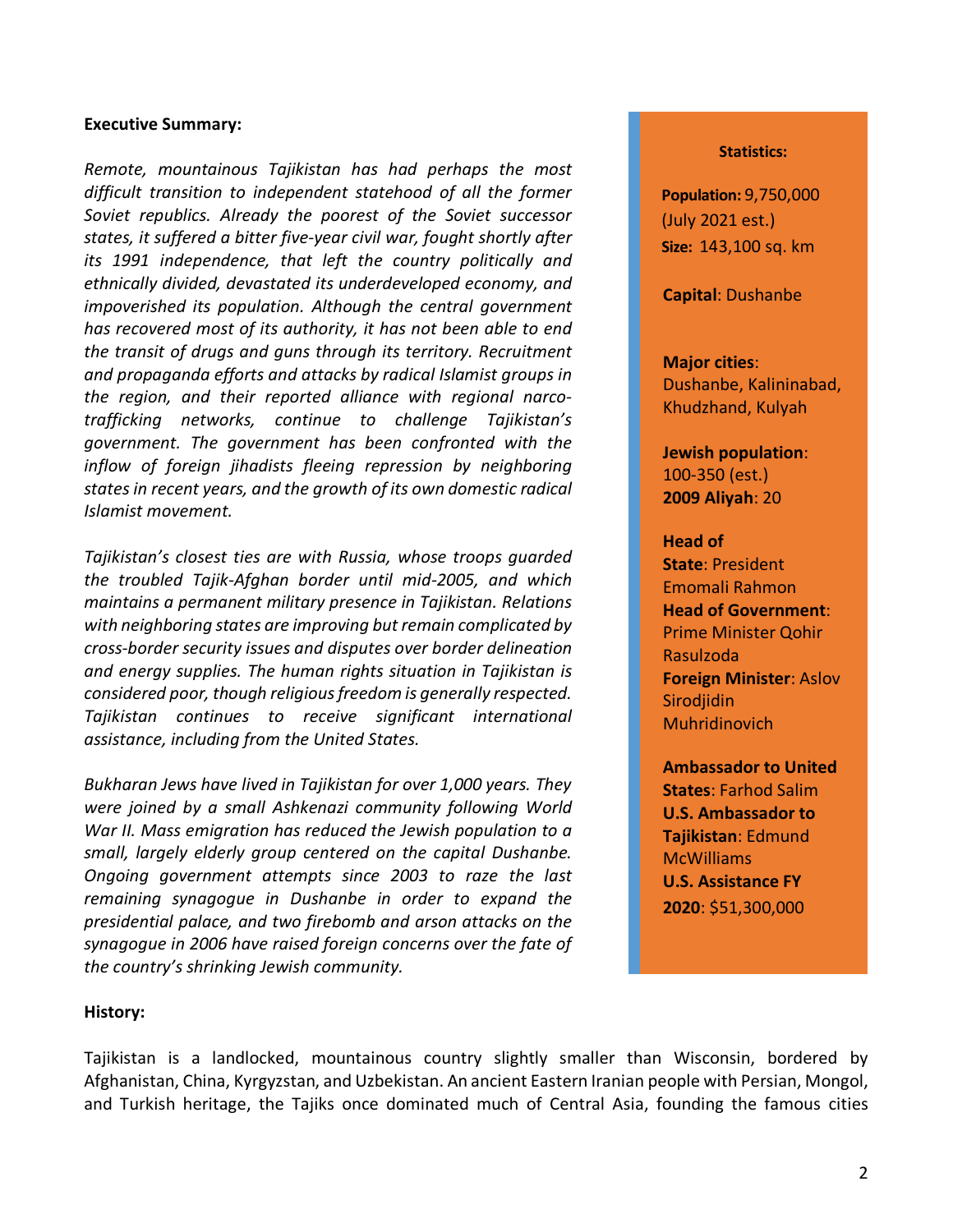Bukhara and Samarkand in modern-day Uzbekistan. Conquered by the Arabs, Persians, and Mongols alternately, Tajikistan eventually came under Russian control in the later  $19<sup>th</sup>$  century, to great Tajik opposition. Soviet-era demarcation of Tajikistan's current borders in the 1920s lent a superficial cohesion to an ethnically diverse populace, which included large Uzbek and



Russian minorities, and planted the seeds of post-Soviet ethnic strife. Left largely underdeveloped by Soviet authorities, Tajikistan saw renewed Islamic and nationalist movements rise in the 1970s and 1980s, and declared its independence on September 9, 1991.



Among the fifteen former Soviet republics, Tajikistan has perhaps experienced the most difficult transition to independent statehood. It is the poorest of the Soviet successor states, and is still recovering from a bitter civil war. The war, fought shortly after its 1991 independence, left the country politically and ethnically divided, devastated its underdeveloped economy, and impoverished its population. Although the

central government has recovered most of its authority, it has failed to end the transit of drugs and arms through its territory. Attacks and recruitment by radical Islamist groups and narco-traffickers in the region continue to challenge the Tajik government, which has been threatened by an inflow of foreign jihadists from neighboring states, and a strengthening of Tajikistan's own radical Islamists.

Tajikistan's closest ties are with Russia, whose troops guarded the troubled Tajik-Afghan border until mid-2005. Relations with neighboring states are improving but remain complicated by security issues and disputes over border delineation and energy supplies. The human rights situation in Tajikistan is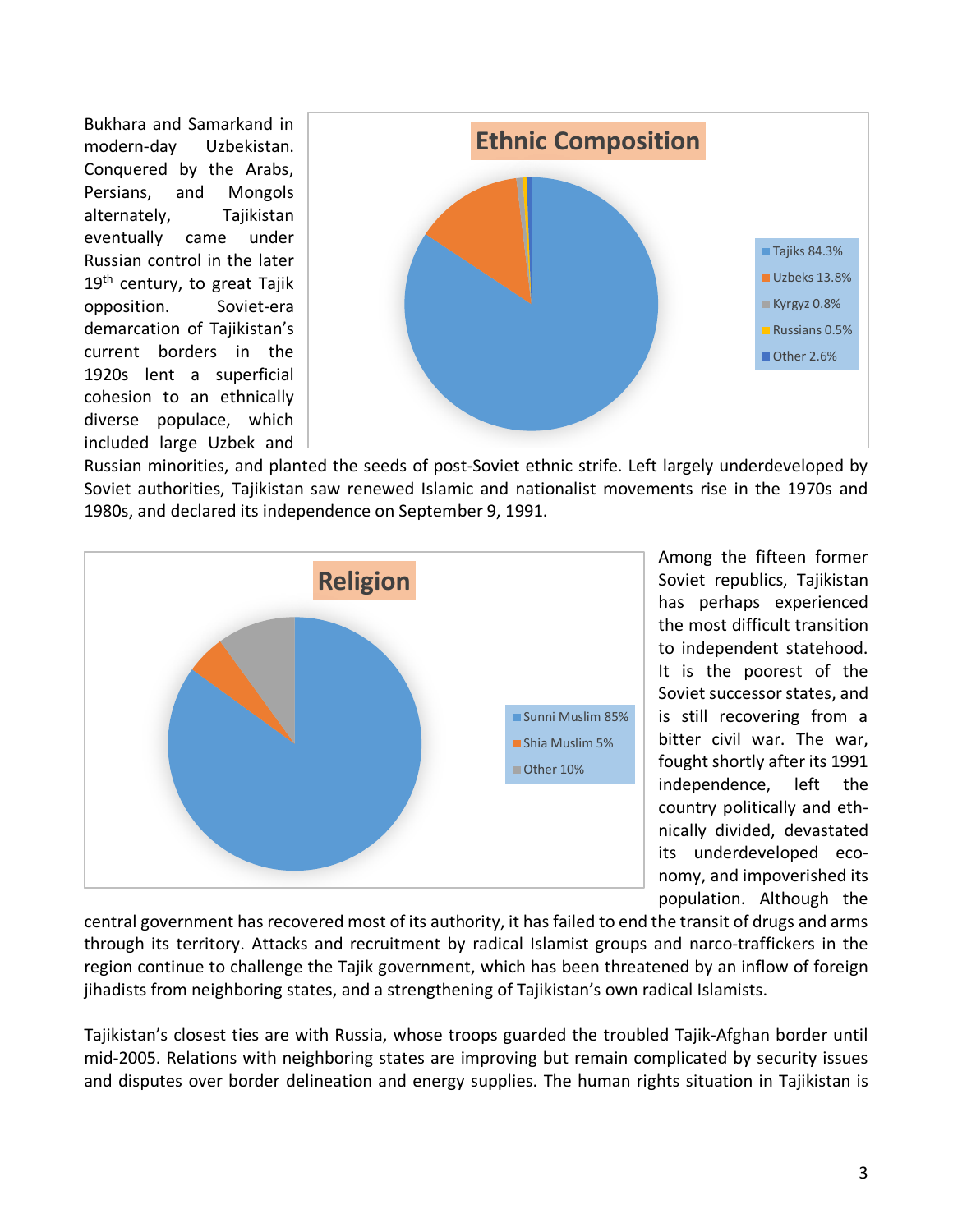considered poor, though religious freedom is generally respected. Tajikistan continues to receive significant international assistance, including from the United States.

Bukharan Jews have lived in Tajikistan for over 1,000 years. They were joined by a small Ashkenazi community following World War II, but mass emigration has reduced the Jewish population to a small, largely elderly group concentrated in the capital Dushanbe. The government's decision to raze the last (and historic) synagogue in Dushanbe in order to expand the presidential palace has raised foreign concerns over the fate of the country's shrinking Jewish community.

# <span id="page-3-0"></span>**Political Situation:**

Tajikistan's 1994 Constitution provides for an elected government with executive, legislative, and judicial branches. As with its neighbors, Tajikistan concentrates power with the President, who serves as Chairman of the Parliament and possesses wide discretion in appointing and dismissing officials, including the Prime Minister, cabinet, and Supreme Court justices. After multiple questionable elections since 1994 and a dubious referendum to extend presidential term length, President Emomali Rahmon was re-elected for the fourth time in November 2013.

Indeed, none of Tajikistan's presidential or parliamentary elections have been deemed free and fair by foreign observers. Analysts have noted the recent rise in marginalization of the opposition, led by the Islamic Renaissance Party of Tajikistan (IRP), which accuses President Rahmon and his government of instituting repressive measures against them, citing the arrest and imprisonment of senior opposition leaders, and shrinking numbers of opposition and independent members in parliament. However, most observers note the peaceful nature of Tajikistan's elections, despite their flawed character. Many also note the genuine public support enjoyed by President Rahmon, who, despite his growing intolerance of dissent, is credited by many Tajikistanis with helping to end civil war and restoring economic growth.

After its independence, Tajikistan slid into a power struggle and then bitter civil war (1992-97) between Russian-backed, ex-Communist, ruling elites known as the Popular Front, and a loose coalition of prodemocratic, Islamist, and historically disenfranchised minority forces under the banner of the United Tajik Opposition (UTO), which was supported nominally by Iran and various Afghan factions. Most of these factions represented regional, clan, or ethnic loyalties in response to the collapse of central authority. Prolonged fighting claimed tens of thousands of lives, and ethnic cleansing, largely perpetrated by the Popular Front, generated large numbers of refugees, including many non-ethnic Tajiks, such as Russians and Jews.

The UTO initially succeeded in capturing Dushanbe and ousting Tajikistan's old-guard President Rakhmon Nabiyev in September 1992. However, military aid and assistance from Russia and Uzbekistan – concerned by the prospect of neighboring anti-Russian, pro-Islamic, nationalist regime – aided the Popular Front in retaking the capital. A new, pro-Moscow government was formed in 1992 under the leadership of old-guard apparatchik Emomali Rahmon (known as Imomali Rakhmonov before March 2007). During a period of heavy fighting in 1992 and 1993, pro-government forces defeated the opposition and launched ethnic cleansing campaigns against minority groups that had supported the UTO.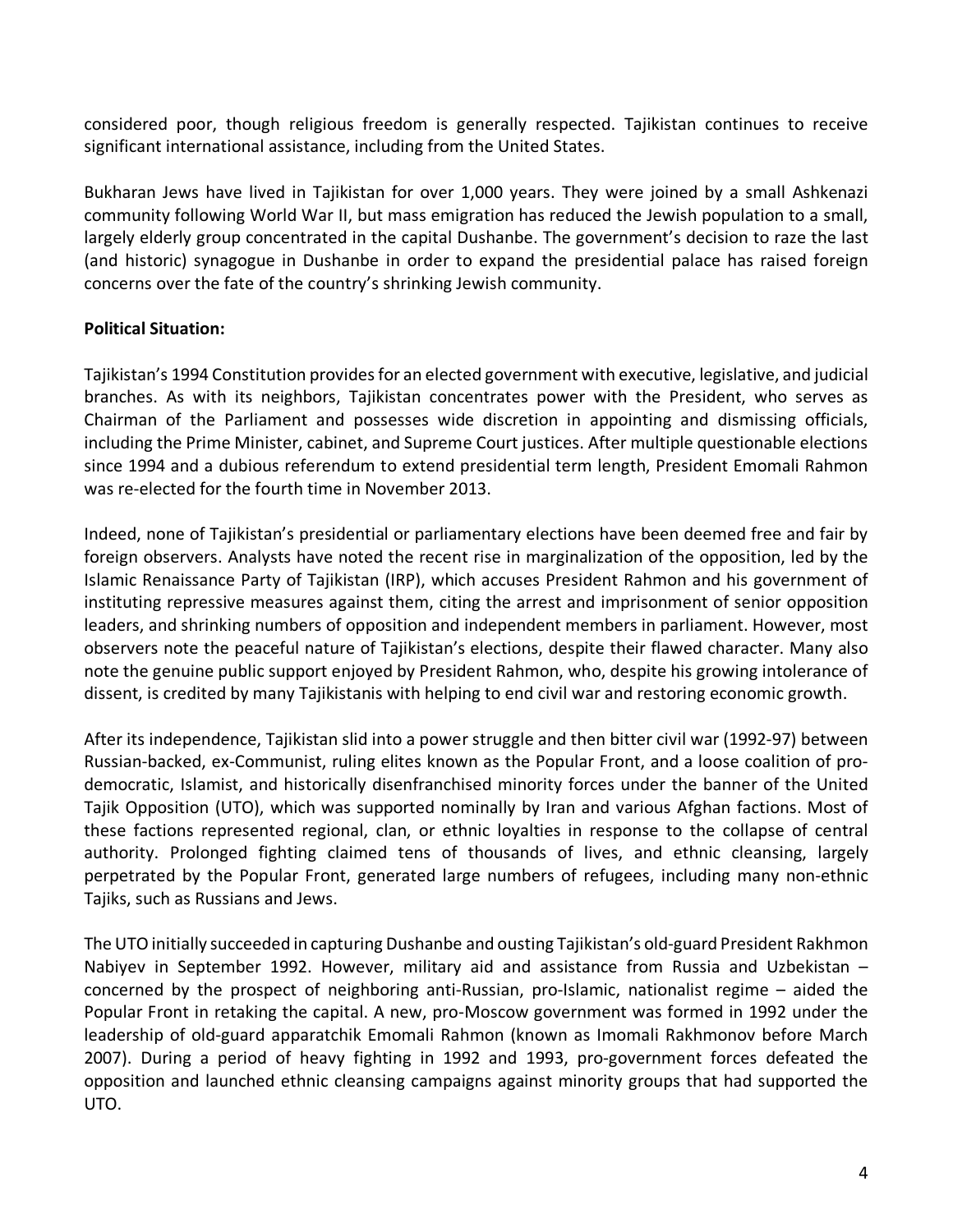The remaining Tajik opposition regrouped in Afghanistan; UTO fighters returned periodically to Tajikistan to fight government forces in the mid-1990s. As the conflict dragged on, some UTO factions became aligned with regional Islamist groups, such as the Islamic Movement of Uzbekistan and various Afghan factions. Russian troops in the country also fought in the war. In 1995, a UN Observer Mission was deployed and a 1996 UN-brokered armistice established a power-sharing peace accord between the government and the UTO, ending the war by mid-1997. It is estimated that the civil war resulted in the deaths of tens of thousands of people, and the creation of hundreds of thousands of refugees.

In 2000, implementation of the peace accords precipitated multi-party parliamentary elections, giving a minority vote to opposition and independent candidates, and a majority to the President's ruling People's Democratic Party (PDP). After the election, the reconciliation process formally ended and the UN observer mission withdrew.

In February, 2010 PDP won an overwhelming majority in parliamentary elections. International monitors said widespread fraud took place.

In 2013 President Rakhmon won forth seven-year term in elections several months after the government blocked major foreign websites including Facebook and Radio Free Europe. Zayd Saidov, a businessman arrested for setting up an opposition party before the elections, was jailed for 26 years on a number of charges, including fraud, corruption and having sexual relations with a minor.

High levels of corruption in the judiciary and law enforcement continue to compromise public security and the rule of law. Networks of criminal clan-aligned factions compete to control markets and narcotrafficking, and terrorism also remains a major threat. Militants aligned with the Islamic Movement of Uzbekistan continue to operate in the country despite vigorous counterterrorism efforts by security forces. Reports suggest that Afghan and Kyrgyz Islamic militants continue to seek refuge in Tajikistan, establishing strong connections with similar cross-border networks in the region in order to traffic Afghan narcotics through Tajikistan to Europe.

## **Foreign Relations:**

Tajikistan's strategic location and weak government continue to attract the attention of its neighbors. Tajikistan's most important ally is Russia; Tajikistan continues to receive Russian military assistance, particularly in its counter-narcotics efforts; Russia has also forgiven massive Tajik debts, and Tajikistan in turn has welcomed Russian investment in key infrastructure projects. Tajikistan is a member of the Shanghai Cooperation Organization (SCO), a regional group including Kazakhstan, Kyrgyzstan, China, Russia, and Uzbekistan. Border disputes continue between Tajikistan and its neighbors; Uzbekistan and Kyrgyzstan have accused the Tajik government of tolerating the presence of Islamist training camps on its territory.

Tajikistan and Uzbekistan's relationship continue to be tense as Tajikistan pushes for the Rogun dam project. Tajikistan insists the dam will advance the country's hydropower development and overall economy, but Uzbekistan and other neighboring nations are concerned with the potentially fatal effects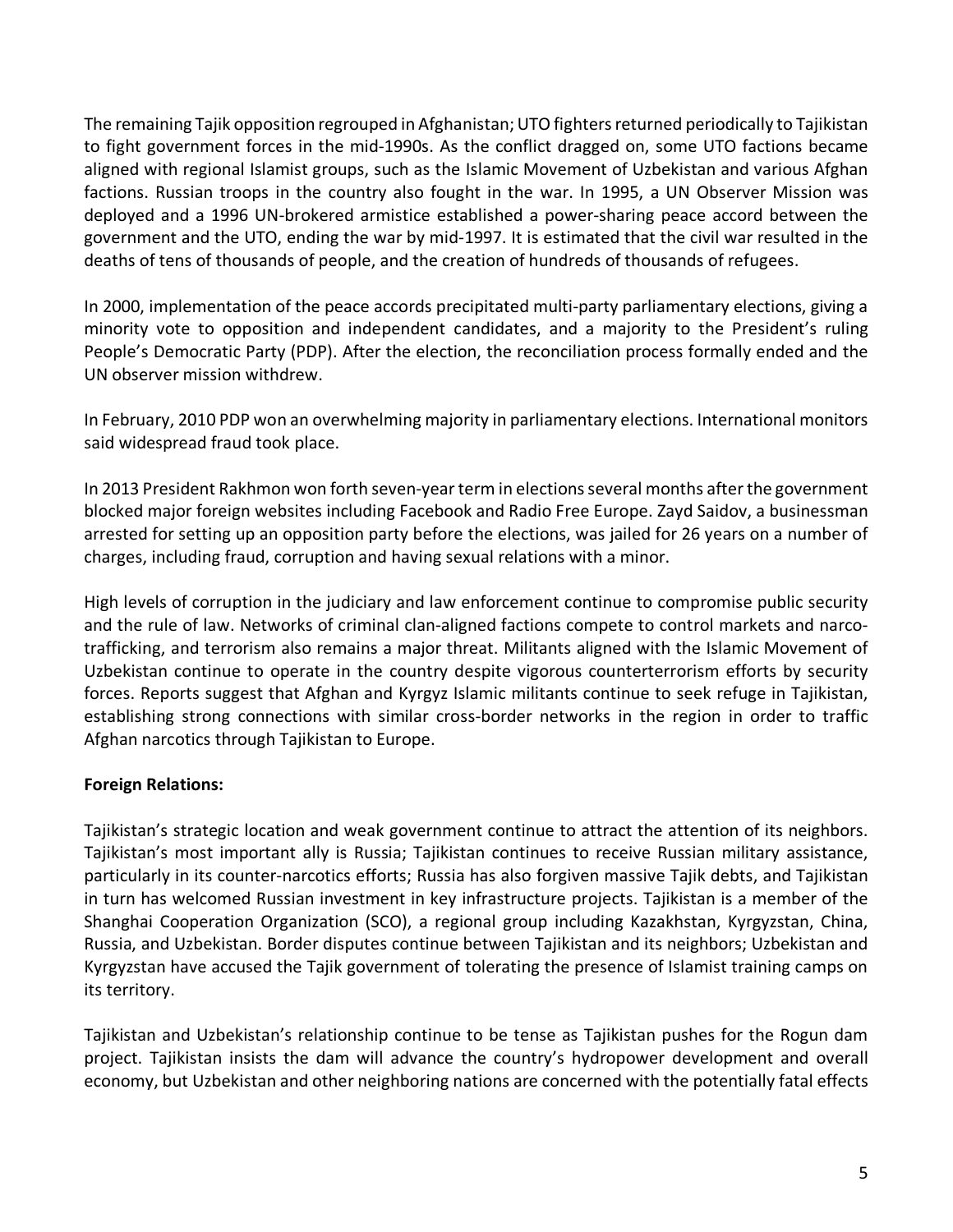the dam will have on their agricultural sectors. Uzbekistan in particular has voiced strong objections to the project, threatening to use force to prevent the dam's construction.

However, Tajikistan and Uzbekistan engaged in some displays of positive diplomacy, with Uzbekistan's president Islam Karimov's visit to Dushanbe for a Shanghai Cooperation Organization summit in late 2014. Direct flights between Dushanbe and Tashkent reopened in March 2015. The two countries are also in talks to strengthen their mutual border to combat increasing cross-border extremism.

Israel and Tajikistan maintain full diplomatic relations, and Israel is represented by its ambassador in Tashkent, Uzbekistan. In May 2007, Tajikistan and Iran signed a "protocol on military and technical cooperation" during an official visit by the Iranian Defense Minister. President Rahmon met with the Iranian minister and touted Tajik-Iranian bilateral economic ties, emphasizing Iran's investment in the construction of a transportation tunnel and a hydropower plant in Tajikistan. In addition, Iran has provided over \$6 million in direct military assistance and training to Tajikistan's military since the 1990s.

## **Economic Situation:**

Tajikistan is the poorest of the Soviet successor states, and continues to recover from the economic devastation caused by its civil war and declining demand for its products following independence. The Tajik economy – never heavily developed under Communism – remains largely agricultural, with limited arable land, and a nominal industrial sector. Unable to afford imported energy, Tajikistan relies on hydropower for 98.8% of its electricity. The limited capacity for water and inefficient manufacturing creates periodic electricity shortages. Although economic growth accelerated after 2002, its macroeconomic architecture remains fragile and vulnerable to fluctuations in global prices of aluminum and cotton, its chief commodity exports.

**Currency**: 12.45 Somoni = 1 USD (April 2022)

**GDP**: \$8.194 billion (2020 est.) **GDP per capita**: \$859.14 (2020 est.) **GDP Growth**: 10.1 % (2021 est.)

An estimated 35.6% of Tajiks live below the poverty line, and unemployment and underemployment are estimated around 40%; intermittent shortages of electricity and clean water continue to impair the standard of living. Foreign trade is also very limited; Tajikistan's principal partners are Uzbekistan, Russia, Turkey, Iran, certain EU and CIS states. Indeed, Tajikistan remains dependent on foreign aid from Russia, Uzbekistan, the U.S., and the international community to supplement its basic needs. Its infrastructure and health and education systems are largely underdeveloped and ineffective. Rates of domestic drug use, corruption, organized crime, arms smuggling, and HIV/AIDS continues to plague Tajikistan as a result of its long and unstable border with Afghanistan.

## <span id="page-5-0"></span>**Relations with the United States:**

U.S.-Tajik relations have warmed measurably since September 11, 2001, and Tajikistan has been a strong supporter of American efforts to promote peace and stability in Afghanistan. The U.S. has maintained an